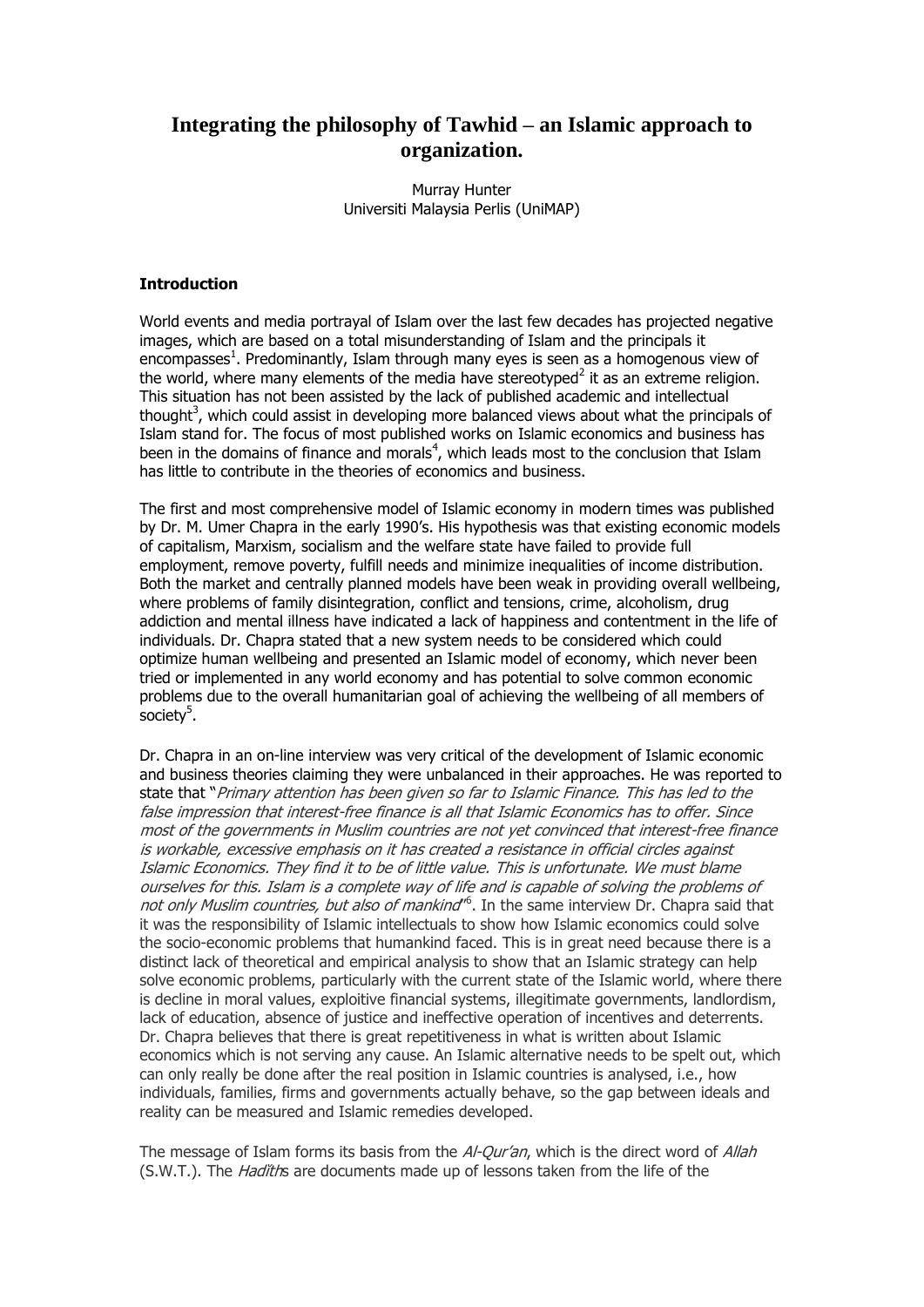Messenger Muhammad (S.A.W.), written down by a number of apostles, which put the knowledge from the *Al-Our'an* in both context in which they were revealed and assist in developing a general and universal significance<sup>7</sup>. Without the *Hadïth*s many important aspects of Islam would not be known today and the Al-Qur'an would be at the mercy of those who misinterpret it<sup>8</sup>.

## **Need for an Islamic Model of Business**

To date "The fanaticism and prejudice for Western managerial systems have also, among other things, veiled the relevancy of Islam as a model of management, as well as generating a cynical reaction that the Islamic model existed in history and concept only, but never practiced in modern life, even by countries with a Muslim Majority<sup>r9</sup>. Islamic scholars argue three main reasons for the need to develop and implement an Islamic business framework;

- 1. The nature of man: Man has both the potential to rise to great spiritual heights and also disintegrate into total immorality. Man"s ability to act rightly or wrongly is a matter of moral choice. Under the Islamic viewpoint, man"s purpose on earth to carry out *ibadah* (relates man to Allah {S.W.T} through spiritual acts)<sup>10</sup> and follow God's will with total devotion, according to his natural disposition *(fitrah)*; where everything fits into the divine pattern under the laws of Allah  $(S.W.T)^{11}$ . Submission to the laws of Allah (S.W.T) brings harmony to man, however man was created with many weaknesses<sup>12</sup>, forgetfulness<sup>13</sup>, greed for material comforts and power<sup>14</sup>, is capable of oppressiveness and ignorance<sup>15</sup>, is rash and impatient<sup>16</sup>, stringy and miserably<sup>17</sup>, ungrateful<sup>18</sup>, quarrelsome<sup>19</sup>, ruthless<sup>20</sup>, and full of self interest<sup>21</sup>, which can easily lead him astray.
- 2. The amoral society: General society has become amoral and lapsed in faith, believing that truth and reality is based on what can be touched, smelled, seen, heard and tasted. This has lead to a society that has become materialistic and less spiritual. This absence of spirituality is leading business into immoral activities such as stealing, lying, fraud and deceit, making people believe that they cannot succeed without pursuing the same practices $^{22}$ .
- 3. The underdevelopment of Islamic societies: Approximately 80% of the World"s Muslins live in poverty, as cultural minorities in other countries, with high incidences of unemployment and low productivity<sup>23</sup>. Countries with majority Muslin populations, are declining in their knowledge generation, research, innovation and educational standards<sup>24</sup>, have a generally a lower life expectancy, higher illiteracy rates, lower GDP per capita rates with the majority of people living in fragile and non-arable lands, poorer infrastructure and water supplies and a larger number of dependents than the non-Islamic World<sup>25</sup>. Islamic GDP as a percentage of total World GDP is estimated to be only 45% of what it should be, in order to be on par with the rest of the world<sup>26</sup>.

The basic Islamic principals and their interrelationships are shown in figure 1. below.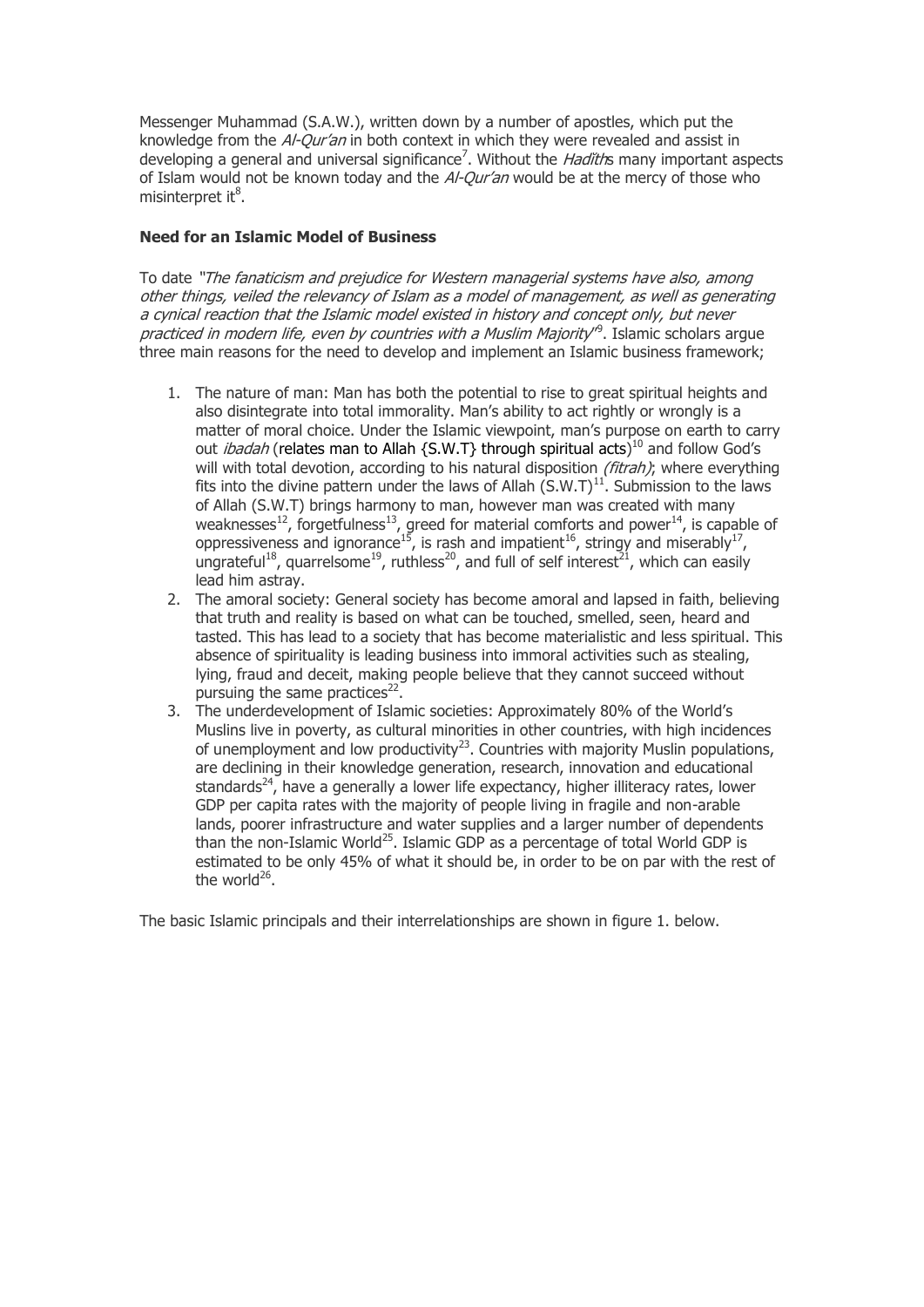

**Figure 1: An Islamic Business Framework**

The Al-Qur'an was revealed to the Prophet Muhammad (SAW), who was born into a trading family and brought up by Abu Talib, who was a trader. Society in the Prophet's time was almost totally dependent on trade as a means to earn a living and unlike any other religion, the Al-Qur'an is heavily written in the metaphor of business and trade. Within many parts of the Al-Qur'an life is paralleled to a business venture, where one earns profits to gain entry into heaven – profits meaning faith and good deeds to others and those that accept  $Allah's$ (SWT) guidance as a bargain to save them from punishment on judgment day<sup>27</sup>. Islam urges individuals to strive their utmost to earn large monetary rewards and spiritual profits, while at the same time being inspired to be successful and honest people<sup>28</sup>. This is part of the concept of *ad-din*, which makes material and spiritual pursuits inseparable, where one's whole life is concerned with the needs of humankind here on earth to secure a comfortable life in the Hereafter<sup>29</sup>. Consequently, Islam does not prohibit worldly success<sup>30</sup>, in fact *Allah* (SWT) has provided opportunities for humankind to obtain success and it is certainly the responsibility of the individual to do  $\pi$ <sup>31</sup>. However involvement in business should also carry with it benevolent intentions for others while seeking success for oneself $^{32}$ .

Islam espouses a market economy with freedom of the individual to operate a business with minimal outside interference;

"He who brings goods to the market is blessed with bounty, he who withholds them is cursed."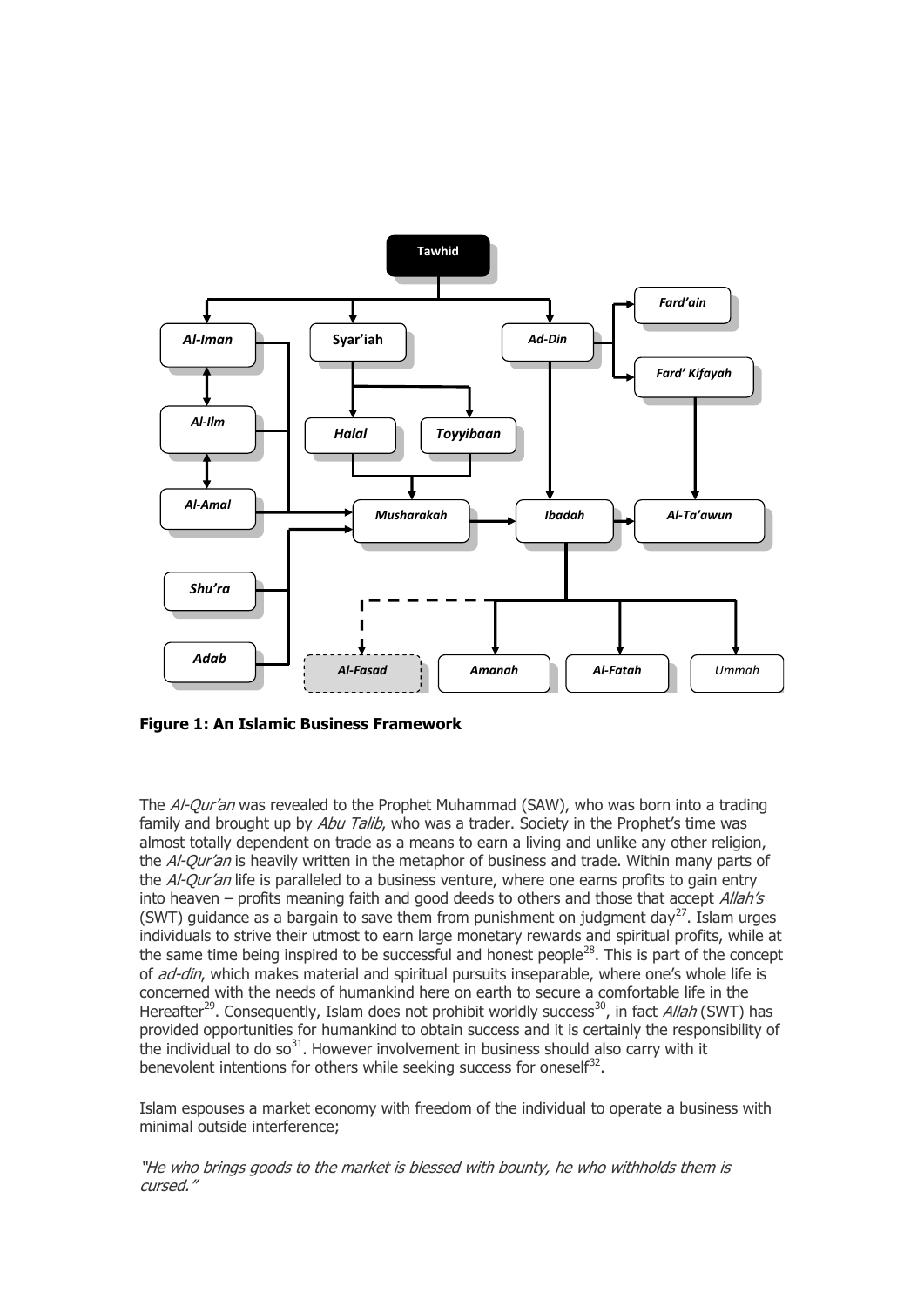## (Ibn Majah & Al Hakim)

A market mechanism is urged with free flowing knowledge without exploitation by middlemen;

"Do not chase after those who are going to the market before they reach the place."

#### (Al-Bukhari & Muslim)

Islam also prohibits price manipulation;

"Anyone who withholds goods until the price rises is a sinner."

#### (Muslim).

Thus Islam espouses that free trade is a major factor in the enhancement of living standards of the general community, subject to some constraints on business in the interests of the wider community.

Central to Islam is Tawhid "...a man's commitment to Allah, the focus of all his reverence and gratitude, the only source of value. What Allah desires for man becomes value for him, the end of all human endeavour<sup>33</sup>." Tawhid is the Islamic way of life, the fundamental of all Islamic civilization, which is process, means and end together. *Tawhid* is both the essence of the individual and the society he or she lives in. Tawhid is acceptance of one creator and His divine guidance of humanity<sup>34</sup>. Tawhid implies both the mission and morality of humankind in both social and spiritual contexts.

Mankind's responsibilities under *Tawhid* fall into two categories, *fard'ain* which is an individual's obligation to perform his or her religious duties and *fard kifayah*, which is an obligation for man to serve the entire community, through services to each other, necessary for the community to live safely and comfortably. Thus the obligation to improve the Muslim Ummah (community) falls under *fard kifayah*<sup>35</sup>, where undertaking business is the principal method $36$  of improving the economy and community;

"Be involved in business as nine out of ten sources of income lie in business"

(Ihya)

## **Discussion of the Model Components**

The building blocks of *Tawhid* are the concepts of *al-iman* (belief), *al-ilm* (knowledge) and *al*amal (pious acts and efforts). Al-iman is the belief in the existence of one God and Creator. with a commitment to His teachings and revelations, revealed through the Al-Our'an, and Prophets, through the *Hadĭth*s and *Sunnah* (What the Prophet Muhammad (S.A.W.) said, did, agreed or disagreed to). Our faith in *Allah* (S.W.T.) is reflected in our daily behavour, influenced by our moral system formed and contained within us. It is our inner self;

"Faith is not expectations and not outward ornamentations, but implanted in the heart and realized through actions."

(Ibn Najjar & Dailami)

Al-iman is deepened by al-ilm<sup>37</sup>, which is the responsibility of all Muslims to seek<sup>38</sup> in order to fulfill and perform al-amal. Knowledge (spiritual, wisdom and scientific) is the foundation of all acts of *al-amal* which would be futile and unproductive without the search for further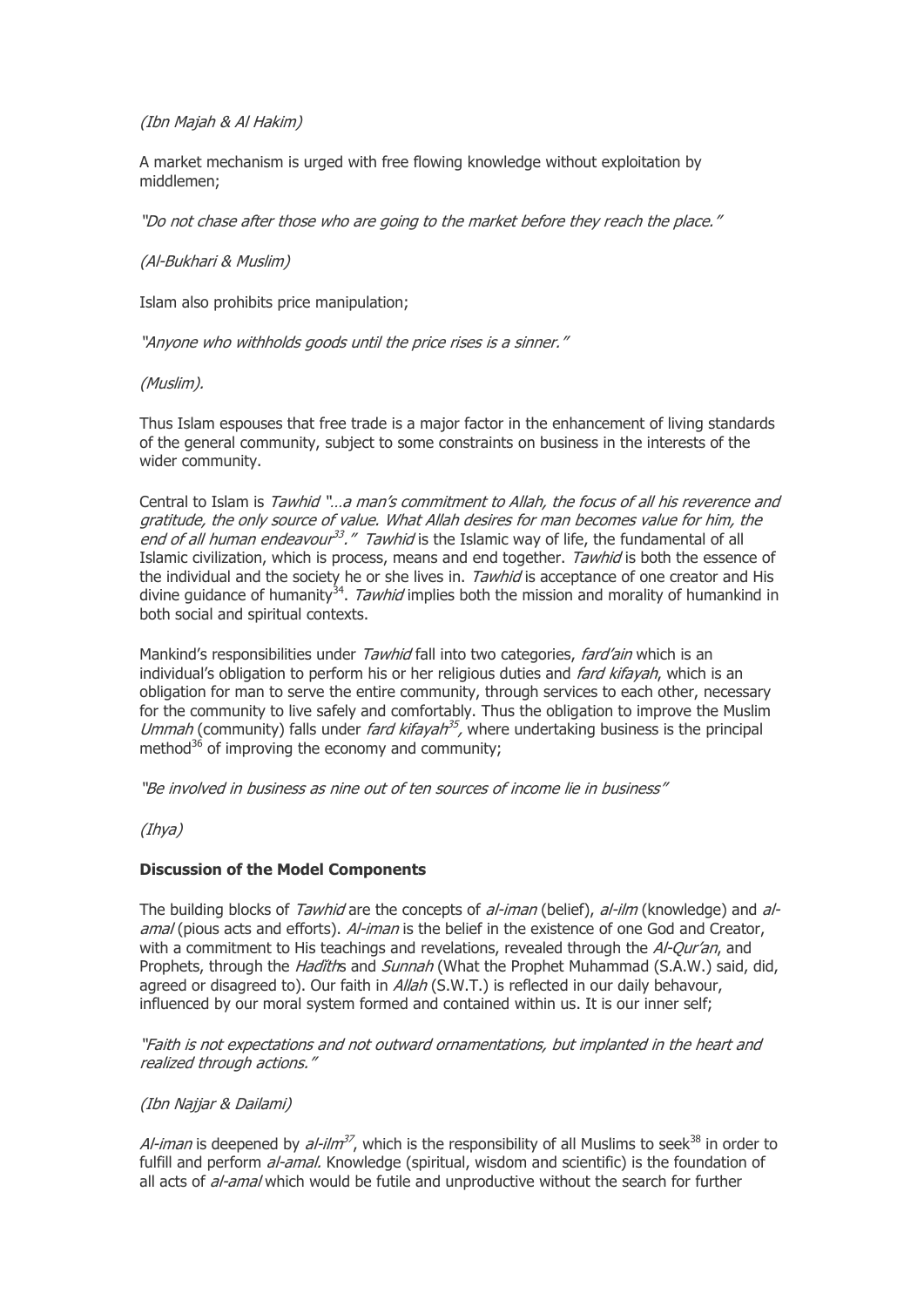knowledge<sup>39</sup> to enhance the wellbeing of society<sup>40</sup>. Islam places great importance on scientific discovery, knowledge and wisdom to develop civilisation<sup>41</sup>. Al-iman and al-ilm manifested through *al-amal* is the basis of the advancement of civilization for the benefit of humankind and the Ummah (Muslim community), in particular. This is undertaken under the principal of ad-din, mentioned above, which is referred to as ibadah.

In Islam a person, who of faith, knowledge and pious devotion, manifested in effort and acts, using reason and experience and adheres to the teachings of the *Al-Qur'an* and Prophets is a person of *Taqwa*, adhering to the philosophy of *Tawhid*. He is fulfilling his purpose on earth to perform *ibadah<sup>42</sup>* to God, through obedience *(ta'ah)*, which conforms to his true and essential nature *(fitrah)* of man. This relates man to God through everything an individual does, including spiritual duties, thoughts, actions and deeds to other people<sup>43</sup>.

As man operates in a social environment, Islam prescribes a number of forms of business organization, through which his obligations can be fulfilled. A *mushharakah* can take a number of forms;

- a) Mudarabah: Partnership where one manages the partnership and another supplies the financial support,
- b) *Shirkah:* where two or more individuals pool financial resources and share profit and loss on an agreed ratio and held liable to the extent of their capital, and
- c) Syari'ah: each partner is able to operate other businesses, independent of the principal business.

Such business organizations are founded and operated on the principal of al-ta'awun (mutual assistance and cooperation) among members of a society for both their mutual benefit and that of a society as a whole $44$ .

Islamic business is governed by the rules of  $s\gamma\gamma$  and the path by which all Muslims should follow. The *svar'iah* is the divine law that establishes the standards of justice and human conduct, as well as what is permitted and prohibited in action. The *syar'iah* is based on the Al-Our'an, Sunnah and interpretations by Islamic scholars. Some Muslim scholars have stated that these standards are beyond human and are a goal or path of guidance<sup>45</sup>, where others see these utopian ideals as mandatory for advancement of the community $46$ .

Central to the *syar'iah* are the concepts of *halal* and *Toyyibat*, which govern all the economic activities of man in wealth production and consumption of wealth, where certain means of gaining a livelihood are declared unlawful<sup>47</sup>. *Halal* means lawful or permitted for Muslins<sup>48</sup>, a concept that is much wider than just issues of food, concerning as to whether things are undertaken according to the *syar'iah<sup>49</sup>. Toyyibat* is a much wider concept, meaning good, clean, wholesome, ethical in the Islamic concept. In nutrition, *toyyibat* is much wider than halal, as food must also be clean, safe, nutritious, healthy and balanced<sup>50</sup>. Toyyibat would also mean that agriculture must be undertaken within sustainable practices<sup>51</sup>, and in business that things are done with good intentions $52$ .

In Islam, the individual"s vision, mission and objectives in business is to achieve both success in this world and the hereafter. This is al-falah. Islam puts very little restriction upon the scale of worldly success<sup>53</sup>, except specifying, it must be reasonable, provides the comforts of worldly life<sup>54</sup>, with consideration to the poor and suffering<sup>55</sup>, and within the balance of worldly and spiritual life<sup>56</sup>. Mans success must also serve the legitimate needs of the *ummah<sup>57</sup>*. This is in great contrast to the singular objective of profit maximization in contemporary business thinking<sup>58</sup>.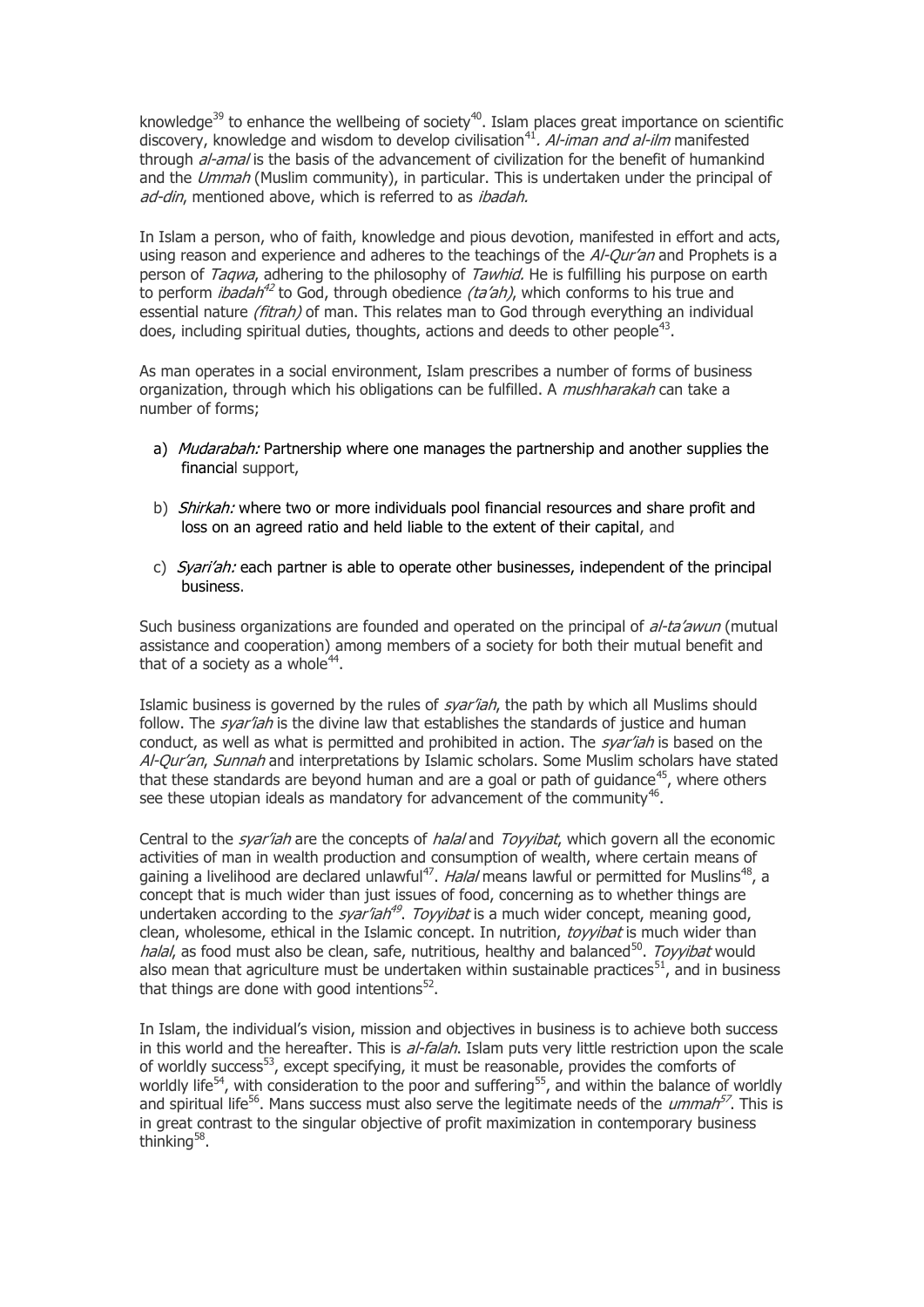$A$ llah (S.W.T.) equipped man with the faculties of understanding right and wrong, so that he may obtain a bright destiny<sup>59</sup>. Man has a free choice in what he chooses. Opposition and straying from his true nature (fitrah) will bring discord to the individual where negative attributes will distort his true nature, which could lead him into doing evil deeds<sup>60</sup>. The individual has his  $al$ -iman and  $al$ -ilm to keep him from this path of self destruction (al-fasad), which would manifest itself through nepotism, favourtism, envy, greed, corruption, injustice and ignorance<sup>61</sup>. This in Islam is the influence of satan, manifested in many different ways to man to lure him away from God"s chosen path for him. Man becomes unfocused through ignorance and lack of knowledge<sup>62</sup>.

Achieving *al-falah* means that man has lived up to God's trust placed upon him, through performing his *ibadah*, while obeying all the laws of the *syar'iah*. This is where man has overcome his weaknesses in the service of Allah (S.W.T.) through righteous deeds (amal), in his obligation of *fard kifayah*. Man has reached the state of *amanah*, fulfilling the trust God has put in him<sup>63</sup>.

Islam also specifies the way organizations should be operated and managed. As discussed, an organization must base all its work on al-amal and ibadah with the overall management objective of achieving al-falah for the organization as a whole and each individual within it. This is based upon a foundation of *al-iman* and *al-ilm*, within a civilization based upon a tawhid philosophy, so that employees have the opportunity to achieve taqwa and avoid straying towards the state of al-fasad. Central to achieving this are the concepts of shura (participation in decision making and community learning) and *adab* (justice and rights).

Shura is total organizational community participation in decision making to ensure an organization gets the best views, is creative, to develop employees understanding of decisions made, to achieve better implementation of decisions and strengthen the Islamic fraternity<sup>64</sup>. *Shura* is can also be seen as a organizational control mechanism to prevent management and individuals within the organization from straying down the path of ignorance, greed and oppression $^{65}$ , so that the organization can continue to serve its members and the wider community and thus sustain itself. *Shura* creates a positive learning environment within and organization, similar to the concepts of learning organization discussed later in this section. The  $A$ -Our'an states that the concept of  $shura$  is mandatory upon an organisation<sup>66</sup>.

An organization should build its foundations upon the basic principals of human rights in its administration based on the concept of *adab. Adab* is based on the existence and recognition of *Allah* (S.W.T.) and recognition of his commands and laws *(syar'iah)*. Within an organizational context, adab persuades man to do good and avoid evil (al-fasad), in accordance with the nature of man *(fitrah)* and nature of his action *(al-amal). Adab* comprises four major responsibilities, 1. responsibility to God, 2. responsibility to oneself, 3. responsibility to society and other human beings, and 4. responsibility to the universe and other creatures<sup>67</sup>.

## **Discussion and Conclusions**

Over the last few decades Western management ideas and ethics have moved closer to Islamic principals and ethics. Stephen Covey, a devout practicing member of The Church of Latter-Day Saints, evangelistically preaches personal development, fulfilment and spirituality within the context of the organisation. Covey's first book The Seven Habits of Highly Effective people set a standard of highly ethical and humanistic principals that all individuals should strive for in business $68$ ;

Be proactive as this will develop the ability to control one's environment, rather than be controlled by it, as is generally the case.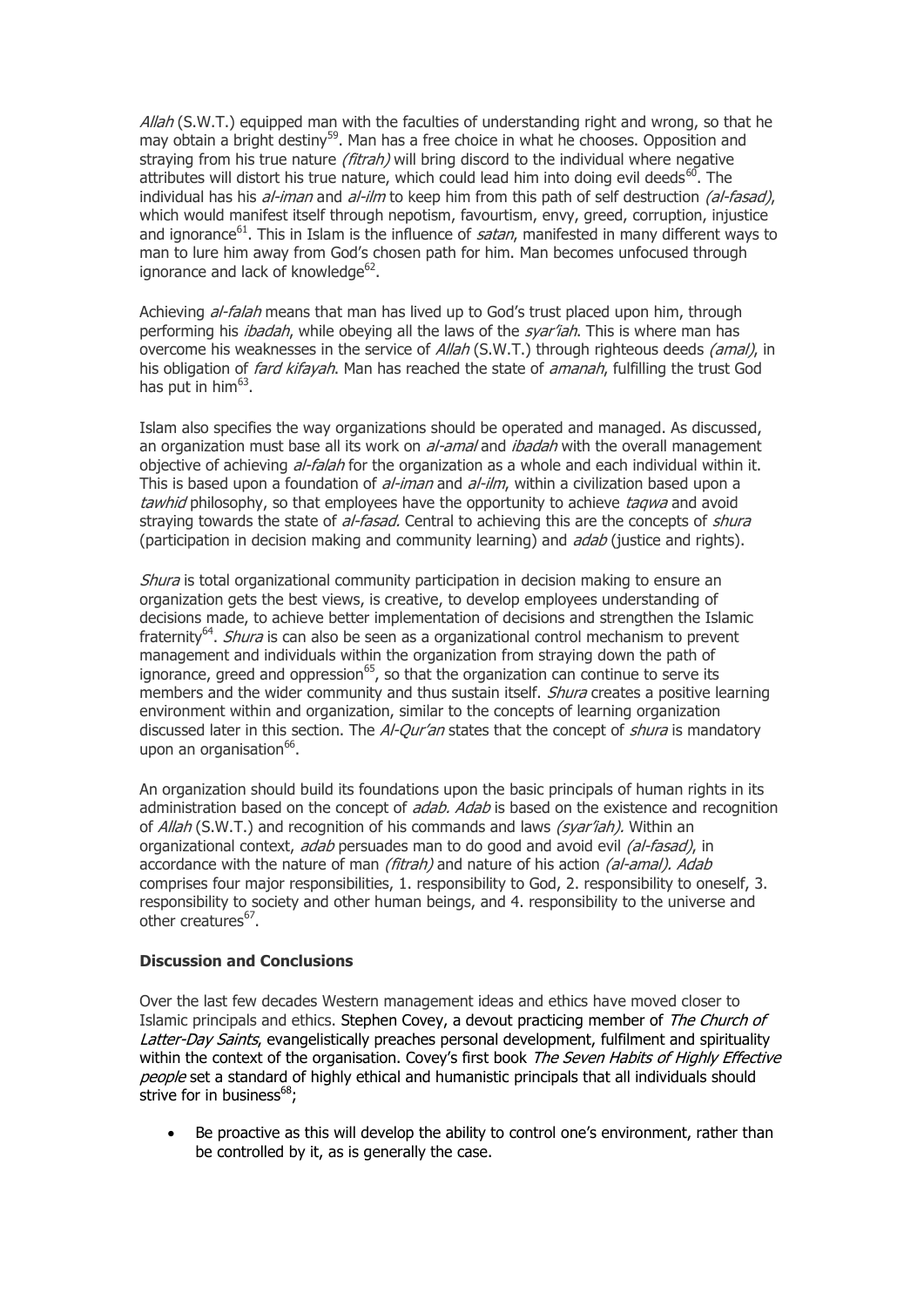- Begin tasks with the end result in mind, avoid distractions and concentrate only on relevant activities, which will make you much more productive,
- Organise correctly and undertake the most important tasks first in a step by step approach,
- Look for win-win strategies so that all benefit,
- Listen to people first and understand them before you try to make them understand you, which will assist in maintaining positive relationships with people,
- Look to develop synergy between people which will develop a better outcome, greater than what individuals can achieve working by themselves, and
- Continually seek self-renewal, spiritually, mentally, emotionally, socially and physically.

Covey"s book sold over 15 million copies and launched him on a career of consulting to many of the top Fortune 500 companies. Covey built a training and consultancy company which has over 12,000 direct facilitators with curriculum materials translated into numerous languages. Covey"s organisation has also developed pilot programs with cities wishing to become principal centred communities. Covey's set of life rules is not without their critics who claim his ideals are too idealistic and difficult to implement as well as being seen as a *quick fix* approach. However, this does not detract from the extremely large following of devotees to Covey's methods growing around the world. There are similarities with Peter Drucker, Dale Carnegie and David Allen in the approach. Dale Carnegie's work is also on the rise again in popularity and consequently, corporations are taking notice of the importance of employee personal growth within the corporate environment.

The ideas of empowerment continued through the 1990"s with observable changes in the ways corporations set up their internal structures. Ratios between employees and supervisors decreased dramatically and support staff in offices also decreased dramatically with executives doing their own typing, photocopying, etc. Secretaries were replaced with assistants who became involved in the managerial work itself. One cannot forget that there were other factors like the development of information technology and need of firms to cost cut staff to cope with the downturns and recession in the economy during the early 1990"s. Corporations with information technology could, where before they could not decentralise decision making and operate with less middle management. With some scepticism, one could come to the conclusion that the concept of empowerment, an espoused word in corporate vocabularies, was either misunderstood or mis-practiced, intentionally or unintentionally. However, continuing along the lines of Argyris, McGregor, Kanter and others, Quinn Mills and Bruce Friesen espoused empowerment as something far beyond management delegation but as a management style<sup>69</sup>. Although there is more than fifty years of management thinking supporting the philosophy of empowerment, it still remains to be seen whether it is a fad or substantial change in the way management does things.

Peter Senge is the Director for Organizational Learning at the Sloan Business School at MIT in Boston. He was one of the high profile academics during the 1990"s and propelled the concept of Learning Organisation into the management vocabulary. Senge defines the learning organisation "where people continually expand their capacity to create the results they truly desire, where new and expansive patterns of thinking are nurtured, where collective aspiration is set free, and where people are continually learning to see the whole together<sup>no</sup>. Such organizations according to Senge will be able to face the rapidly changing environment with flexibility and adaptive ness, driven by peoples willingness and capacity to learn at all levels. However current organization structures and form are not conducive to learning and people although having great capacity to learn, do not have the tools needed.<sup>71</sup>;

Senge believes that people want to be part of something bigger than themselves to grow and this is where they have opportunities to "re-create" themselves. The prevailing method of learning in organizations is *adaptive learning* focused on survival, but for a learning organization there must also be *generative learning,* organizational *learning disabilities* can be overcome. Generative learning requires a mastering of five disciplines;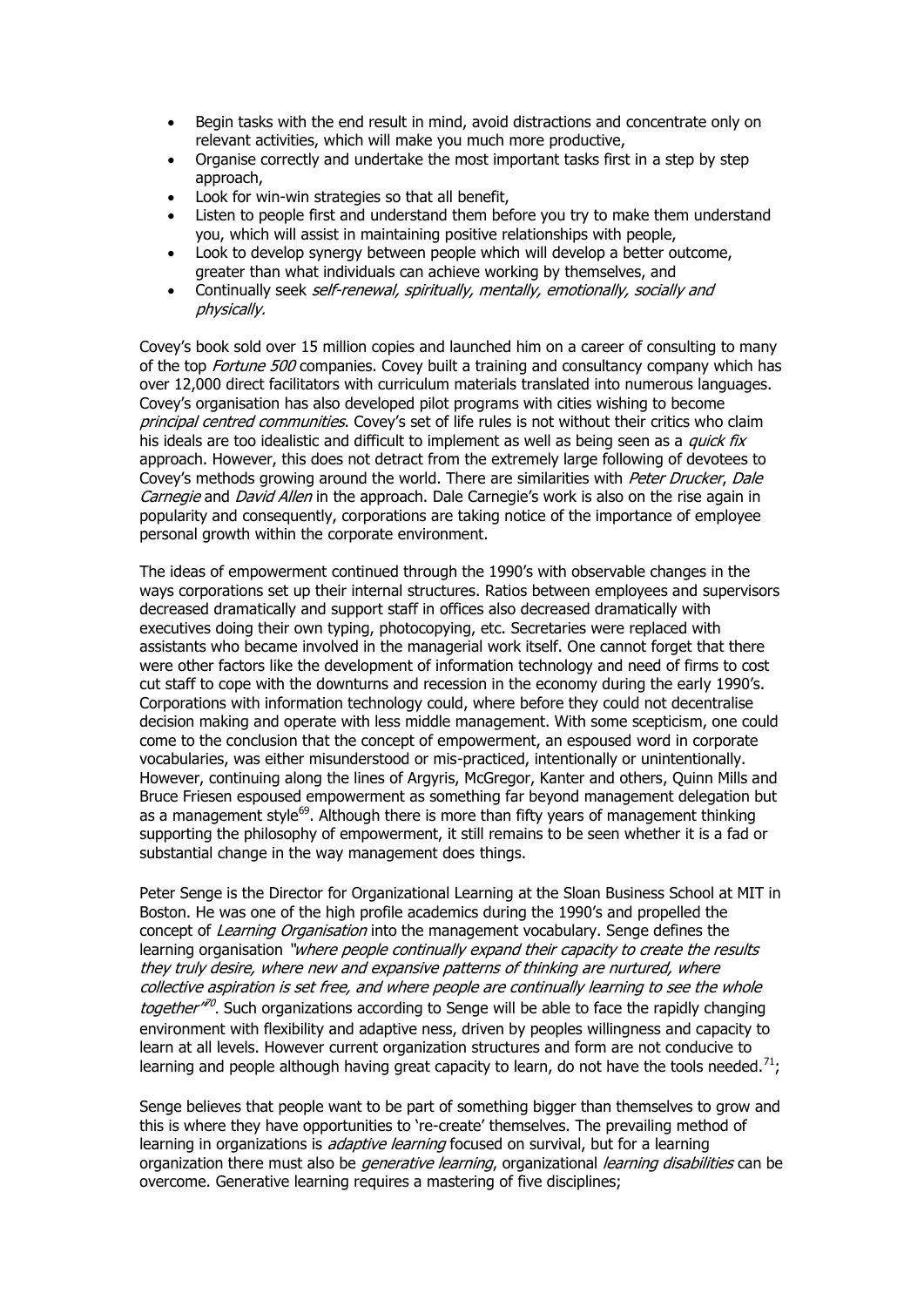- systems thinking; seeing the world and events as a whole, where forces behind them are related. This helps us to see relationships and helps us to see how to change things effectively with minimum effort, i.e., to find leverage points in the system.
- personal mastery; the process of continually deepening and enriching our personal visions, the focusing of energies, developing patience and seeing reality objectively.
- mental models; are unconscious metaphors of how we see things, which influence how we act. If we can understand how we see things, we are in a better position to see reality more objectively.
- building shared vision; to develop a shared picture which will create commitment, rather than just compliance by individuals, and
- team learning; is the ability of the group to rid themselves of their assumptions and begin to think together. This must be done openly without anyone trying to win.

These disciplines can be focused towards seeing wholes, rather than parts, seeing people as active participants, rather than helpless reactors and to creating the future, rather than reacting to the past.

Senge and his team spent many years developing this process. However companies found it extremely difficult to implement as managers were unwilling to give up power, orgainisations didn"t give enough flexibility and authority to staff, individuals were weary about taking on the responsibility, managers and employees just simply didn"t have the skills and the process was undermined by organizational politics, something which is not directly tackled in Senge's process. Learning organizations are fundamentally different from authoritarian organizations and it was beyond management to let go and make these radical changes. Learning organization is not a *quick fix* as many had assumed, but a daunting task requiring exploration of individuals performance, personality and ambitions in life, something beyond many peoples willingness to commit to. There are few organizations that resemble Senge"s model and while business wants to develop long term growth and stability, their focus is on enhancing brand recognition and status $^{72}$ , intellectual capital and knowledge and product development and ensuring production and distribution efficiency<sup>73</sup>, and solid financial returns<sup>74</sup>. There have been many suggestions that Senge's model is just too idealistic and perhaps ahead of its time because of its revolutionary approach<sup>75</sup> and that it will take people to really make a commitment to organizational life in new ways. In 1994, Senge with his colleagues published the  $\ell$ ieldbook<sup>76</sup> providing more ideas and suggestions about how to develop the process of learning organization.

The above Western management 'qurus' have had great impact upon the corporate world and way management is taught at business schools. One can also see that Senge"s philosophies are not much different from the Islamic concepts of management espoused earlier in this paper. In the world where 20% of the population follow Islam, there is little evidence that Islamic management principals are practiced in Islamic countries of South East Asia. Ironically, unlike the 'West', Islamic Scholars, in agreement with Brother Umer Chapra's Observations have not agreed due to various interpretations of Islam to a universal Islamic business model for the Islamic World to embrace and espouse. Western management scientists have taken the initiative on similar principals that were laid down in the  $A$  Qu'ran and *Hadiths*, more than 1500 years ago. Indonesia, Malaysia and Thailand are developing Halal food hubs without taking into consideration the underlying Tawhid principals to make these proposed hubs holistic in their approach to Islamic business. Our hope lies in the education sector, where the need to train new entrepreneurs is on the top of the agenda in this region. Here is where the opportunity lies to train new entrepreneurs within the Islamic paradigm, which appears consistent with new "Western" management philosophies. Research is required to prove to our *ummah*, that Islamic management principals are in their best interests and will correlate with Al-Falah, their success. One can see some hope that the setting up of a number of new courses in Islamic business in both Malaysia and Thailand is a step in the right direction, but an Islamic management model must be fully developed, researched and debated, and finally taught in a secular way to inspire it's practical use in the business world.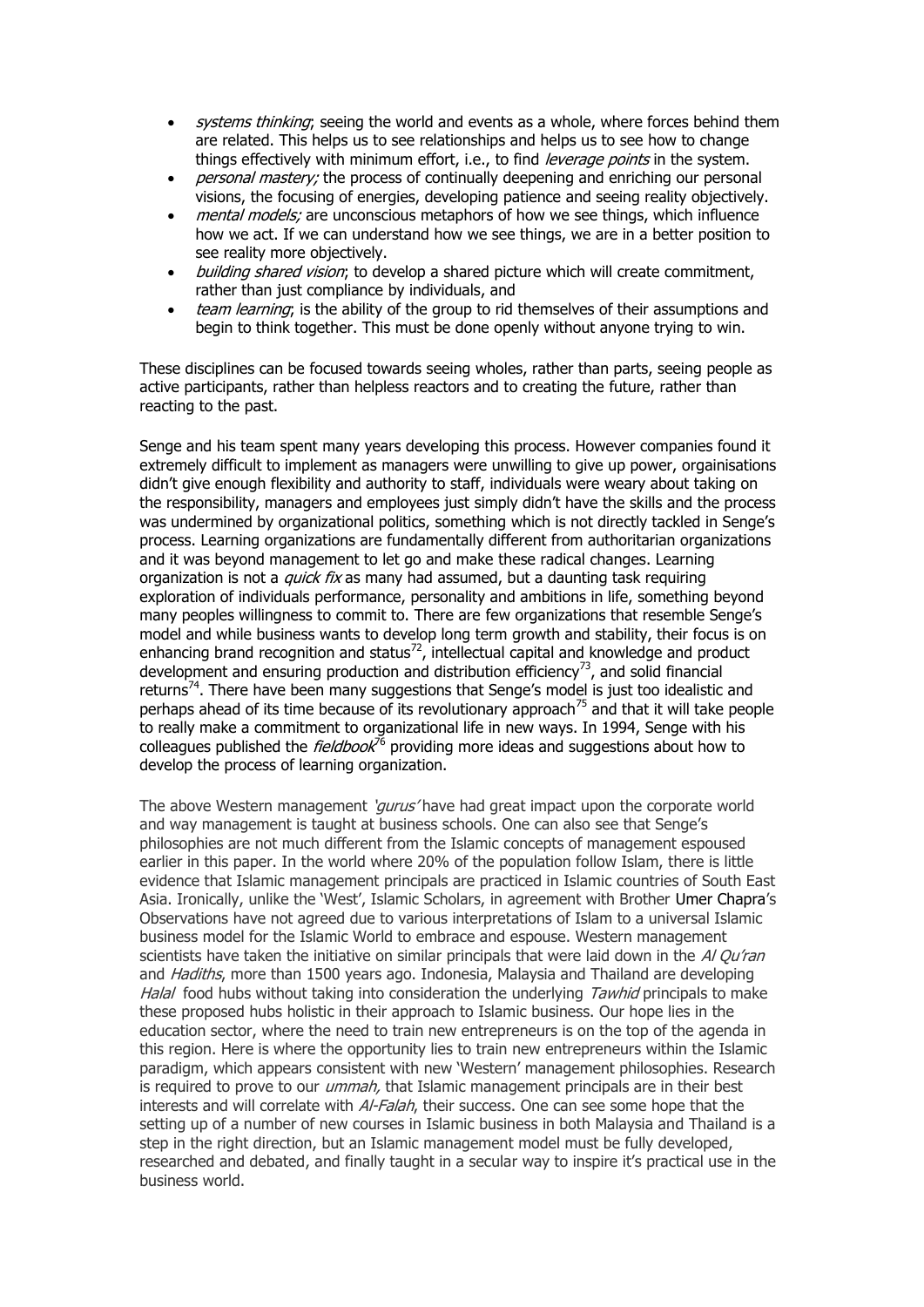<sup>3</sup> Hassan, R., (2006), 'Islamic world faces intellectual stagnation', *Asia News Network,*

[http://www.nationmultimedia.com/2006/11/04/opinion/opinion\\_30018026.php,](http://www.nationmultimedia.com/2006/11/04/opinion/opinion_30018026.php) (accessed 6<sup>th</sup> November 2006).

Hamburg Institute of International Economics, Hamburg, Germany.

6 Islamic Voice, 'Islamic Economics Offers the Best to Mankind',

[http://www.islamicvoice.com/june.2003/ine.htm,](http://www.islamicvoice.com/june.2003/ine.htm) (Accessed 20<sup>th</sup> December 2006). <sup>7</sup> *Al-Qur'an* (3:164)

<sup>9</sup> Hassan, M., A., (1992), *The Tawhidic Approach in Management and Public Administration: Concepts, Principals and an Alternative Model,* Kuala Lumpur, National Institute of Public Management, pp. 6-7.

<sup>10</sup> *Al-Qur'an* (51:56)

1

<sup>11</sup>*Al-Qur'an* (30:30)

- <sup>12</sup> *Al-Qur'an* (4:28))
- <sup>13</sup> *Al-Qur'an* (20:115)
- <sup>14</sup> *Al-Qur'an* (102:1-2)
- <sup>15</sup> *Al-Qur'an* (33:72)
- <sup>16</sup> *Al-Qur'an* (17:11)
- <sup>17</sup> *Al-Qur'an* (17:100)
- <sup>18</sup> *Al-Qur'an* (17:67)
- <sup>19</sup> Al-Qur'an (18:54)
- <sup>20</sup> *Al-Qur'an* (70:19-20)
- <sup>21</sup> *Al-Qur'an* (4:128)

<sup>22</sup> Beekum, R., I., (1996), *Islamic Business Ethics,* Herndon, VA., International Institute of Islamic Thought.

<sup>23</sup> Mohsin, M., (1995), *Economics of Small Business in Islam*, Jeddah, Saudi Arabia, Visiting Scholar Research Series No. 2., Islamic Research and Training Institute, Islamic Development Bank.

<sup>24</sup> Mehar, A., (2004), *From Knowledge Creation to Economic Development: Missing Links in the Muslim World,* Munich, Germany, MRPA Paper No. 358, [http://mpra.ub.uni-muenchen.de/358/,](http://mpra.ub.uni-muenchen.de/358/) (Accessed  $19<sup>th</sup>$  December, 2006).

<sup>25</sup> Kahf, M., (2003), *Sustainable Development in the Muslim Countries*, , Jeddah, Saudi Arabia, IDB Prize Winners' Lecture Series, Islamic Research and Training Institute, Islamic Development Bank

 $^{26}$  Beal, T., (2006), The Global Islamic Economy: A rough estimate of the position of Islamic peoples in the global economy, paper presented to the Seminar on Islam And The Global Economy

Malaysian And Nz Perspectives, Wellington, New Zealand, Tuesday 13<sup>th</sup> June. [\(http://www.vuw.ac.nz/~caplabtb/beal.html,](http://www.vuw.ac.nz/~caplabtb/beal.html) Accessed  $19<sup>th</sup>$  December 2006).

<sup>29</sup> *Al-Qur'an* (5:3)

<sup>31</sup> *Al-Qur'an* (14:32-34)

<sup>32</sup> *Al-Qur'an* (24:37)

<sup>33</sup> Siddiqi, M., N., (2005), 'Tawhid: The Concept and Process', in Syed Agil, S., O. and Ghazali, A., (Eds.), *Readings in the Concept and Methodology of Islamic Economics,* Kuala Lumpur, CERT Publications, P.1.

<sup>34</sup> *Al-Qur'an* (2:170), (43:22-24), (7:28-29).

<sup>35</sup> *Al-Qur'an* (22:77)

<sup>36</sup> *Al-Qur'an (2:275)*

<sup>37</sup> *Al-Qur'an* (17:36)

 $<sup>1</sup>$  Hafez, K., (2000), 'The West and Islam in the Mass Media: Cornerstones for a New International</sup> Culture of Communication in the 21<sup>st</sup> Century' *Discussion Paper C61*, Centre for European Integration Studies, Rheinische Friedrich Wilhelms-Universatät, Bonn.

<sup>2</sup> Policy Bulletin, (2005), *The US Media and the Muslim World,* Atlanta, GA, The Stanley Foundation, January 13<sup>th</sup>. (Accessed at [www.stanleyfoundation.org,](http://www.stanleyfoundation.org/) 19<sup>th</sup> December 2006).

<sup>4</sup> Shams, R., (2004), 'A Critical Assessment of Islamic Economics', *HWWA Discussion Paper 281,*

<sup>5</sup> Chapra, M., U., (1990), *Islam and the Economic Challenge,* Leicester, UK., Islamic Foundation and Virginia, USA., The International Institute of Islamic Thought.

<sup>8</sup> Koya, P.K., (Editor), (1996), *Hadĭth ans Sunnah: Ideals and Realities,* Kuala Lumpur, Islamic book Trust, Introduction xiii.

<sup>27</sup> *Al-Qur'an* (35:29), (26:207), (17:82).

<sup>28</sup> *Al-Qur'an* (2:164)

<sup>30</sup> *Al-Qur'an* (2:168)